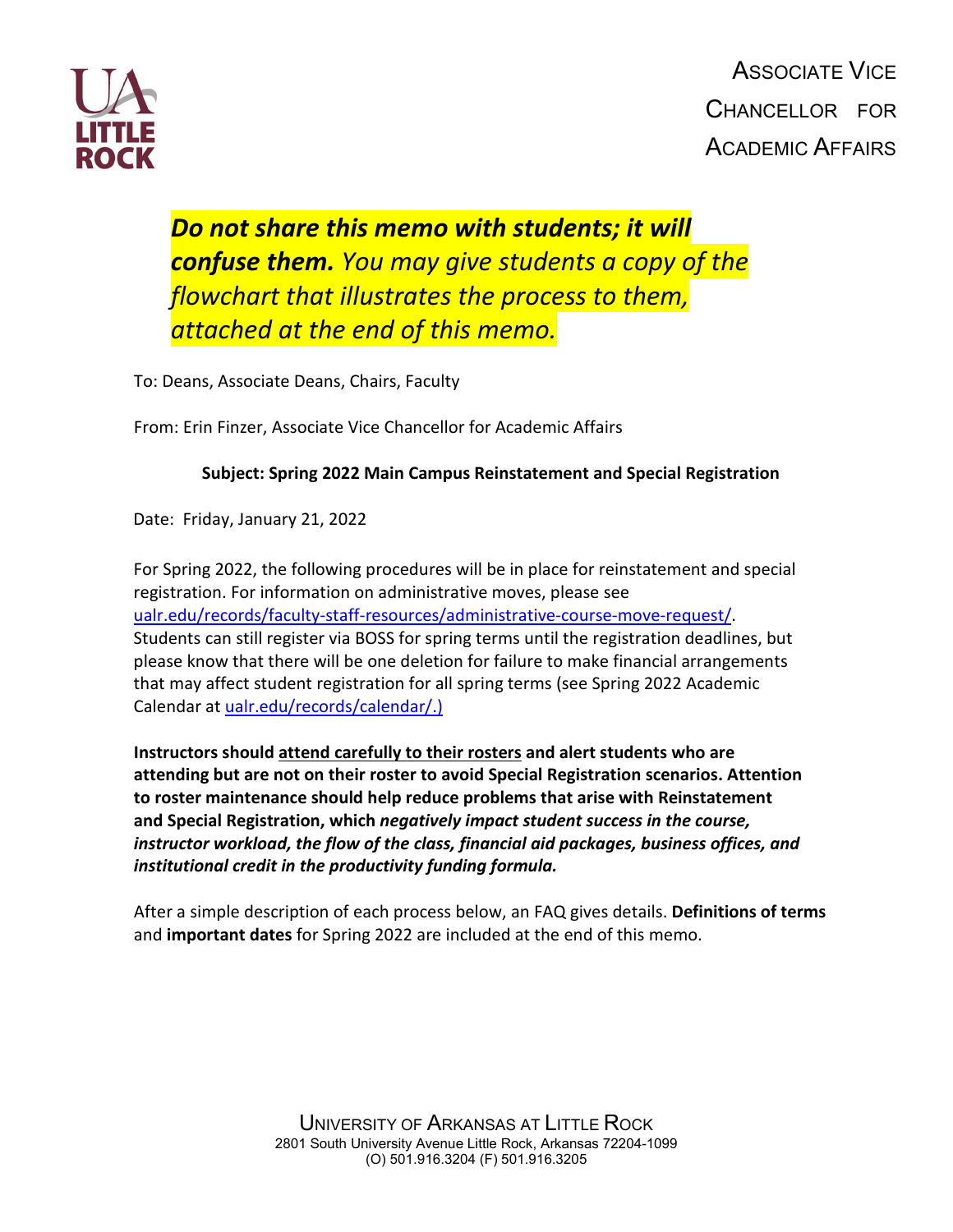## *Reinstatement: Student‐initiated online form*

**Process for Reinstatement:** *Student should log into Boss and click on the following:*  **Student Services<sup>®</sup> Registration<sup>®</sup> Course Reinstatement Form to access an online form.** The form will be pre‐populated with the courses from which they were deleted. After indicating that they wish to be reinstated in their course(s) and acknowledging their financial and academic responsibilities (see below), they must immediately make financial arrangements with Financial Aid and the Bursar.

- **How Will Students Know What to Do?** Students will be notified by email if they have been deleted for not making financial arrangements to pay for their courses. They should be directed to Records and Registration or Bursar's office.
- **What Instructors Can Do:** Instructors can check their rosters for deleted students and reach out to the student, reminding them of the process. Reinstatement does not require instructor consent.
- **What are students' financial and academic responsibilities for Reinstatement?**  Students must acknowledge that they will make financial arrangements by close of business at **5:00 PM on January 31.** They also must acknowledge that they may have missed assignments due to being deleted for failure to meet published deadlines and that *being reinstated into a course is no guarantee that they will be allowed to make up missed assignments*; students should talk to their instructors as soon as possible to address any missing work due to non‐payment deletion.
- **Why is the form pre-populated with courses?** This feature is meant to keep students from trying to use Reinstatement as an opportunity to change their schedule. Students can only re‐enroll in courses for which they were already registered.
- **Can all students access the Course Reinstatement Form?** No, only affected students will have this option within their Boss accounts, which will be available until **Monday, January 31, at noon.**
- **How does this process work after the student completes the form?** The form is pushed electronically from Records to Financial Aid to the Bursar and back to Records, and the student is notified by email at each stage. When the Reinstatement request is completed, the student is notified. If the student is rejected at any point, they will get a rejection notification that tells them they are being rejected and why, as well as how to **resubmit before noon on January 31.**
- **What if the student tells the instructor/chair that s/he has made financial arrangements but are not showing on roster?** In the case of any questions, the Chair should send an email to provost-specialregistration@ualr.edu.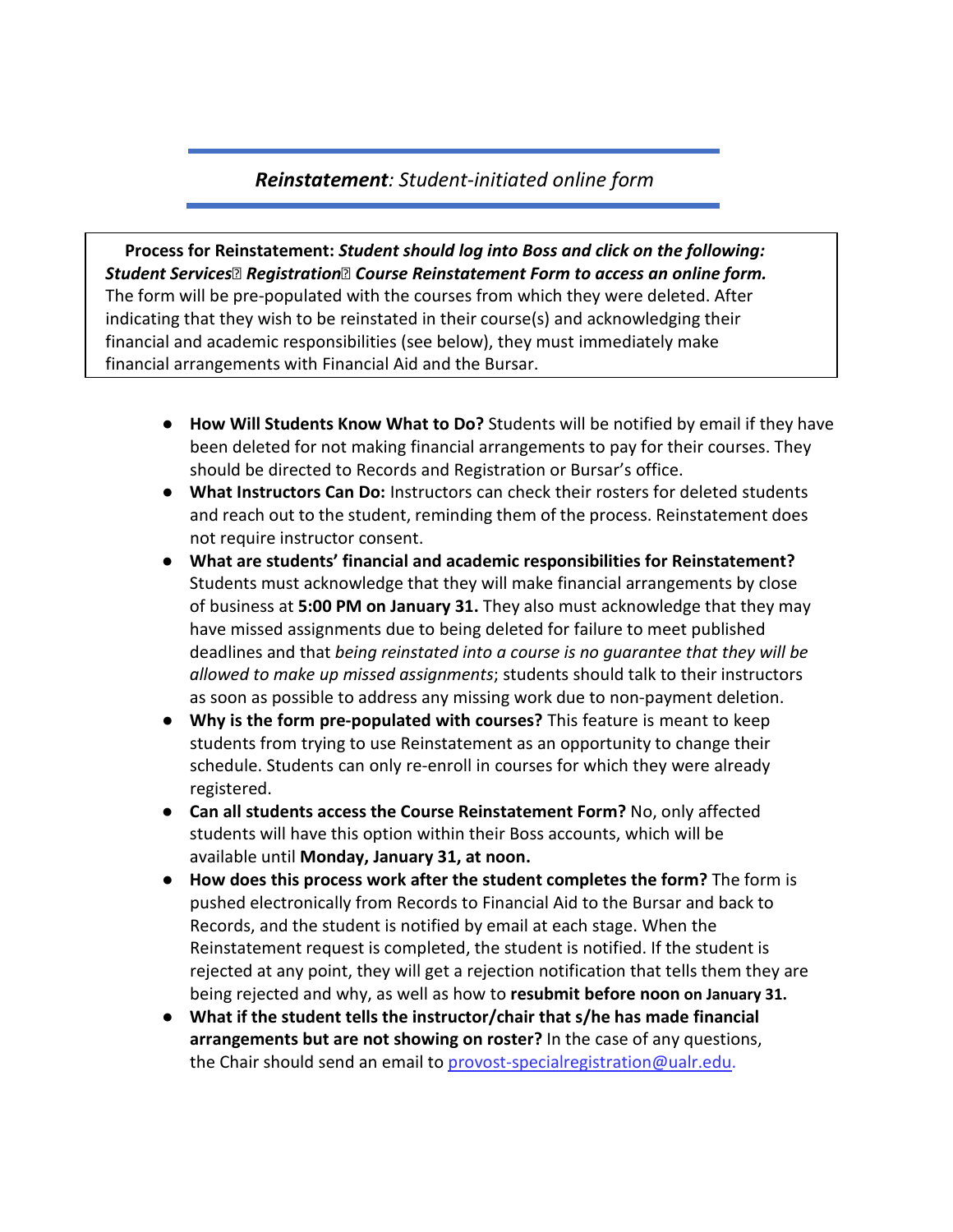## *Special Registration: Instructor‐Initiated memo, followed by Associate Dean's vetting and submitting online form*

*Special Registrations should be extremely rare, well‐justified, and completed before Census Day/11th Class Day for Full term (February 1). Late registration negatively impacts student success in the course, disrupts the class, adds to instructor workload, can affect students' financial aid package, and strains business offices.* Also, for registrations after Census Day, we receive no credit in the state's productivity funding formula.

**Process for Special Registration**: Students seeking to add a class for the first time **after late registration closes on January 24** should ask the instructor of the course they wish to add to send a request via email to department chair, who then approves by email and forwards to the Associate Dean. Instructors should include the following information in the memo:

‐Student's Name, T‐Number, email

‐Course Information (Title; Subject Code; Course Number; Course Section; **CRN**)

‐Instructor's name and email

‐Justification for the Special Registration

- **After the Associate Dean Receives the Memo**: After carefully vetting the request, the AD then submits an online form, available at [ualr.edu/records/faculty‐staff‐resources/.](https://ualr.edu/records/faculty-staff-resources/special-registration-request/) See *Enrollment Updates* section, and select the *Special Registration Request* button to access the online form with the student and course information and justification for late addition. The AD also must agree to the student's being registered despite any registration restrictions (e.g., full class, schedule conflict, missing pre‐requisite or co‐ requisite or level restriction)—*in other words, the AD must vet the request*. The form electronically pushes to a Special Registration Team (representatives from the Provost's Office, Bursar, Records, and Financial Aid) for consideration. Updates will be communicated through the Special Registration Google Group; AD notifies student and instructor of enrollment.
- **Final Special Registration Deadline for Requests to be submitted is February 1**. **NO EXCEPTIONS are ALLOWED to this EXCEPTION TO THE REGISTRATION PROCESS!**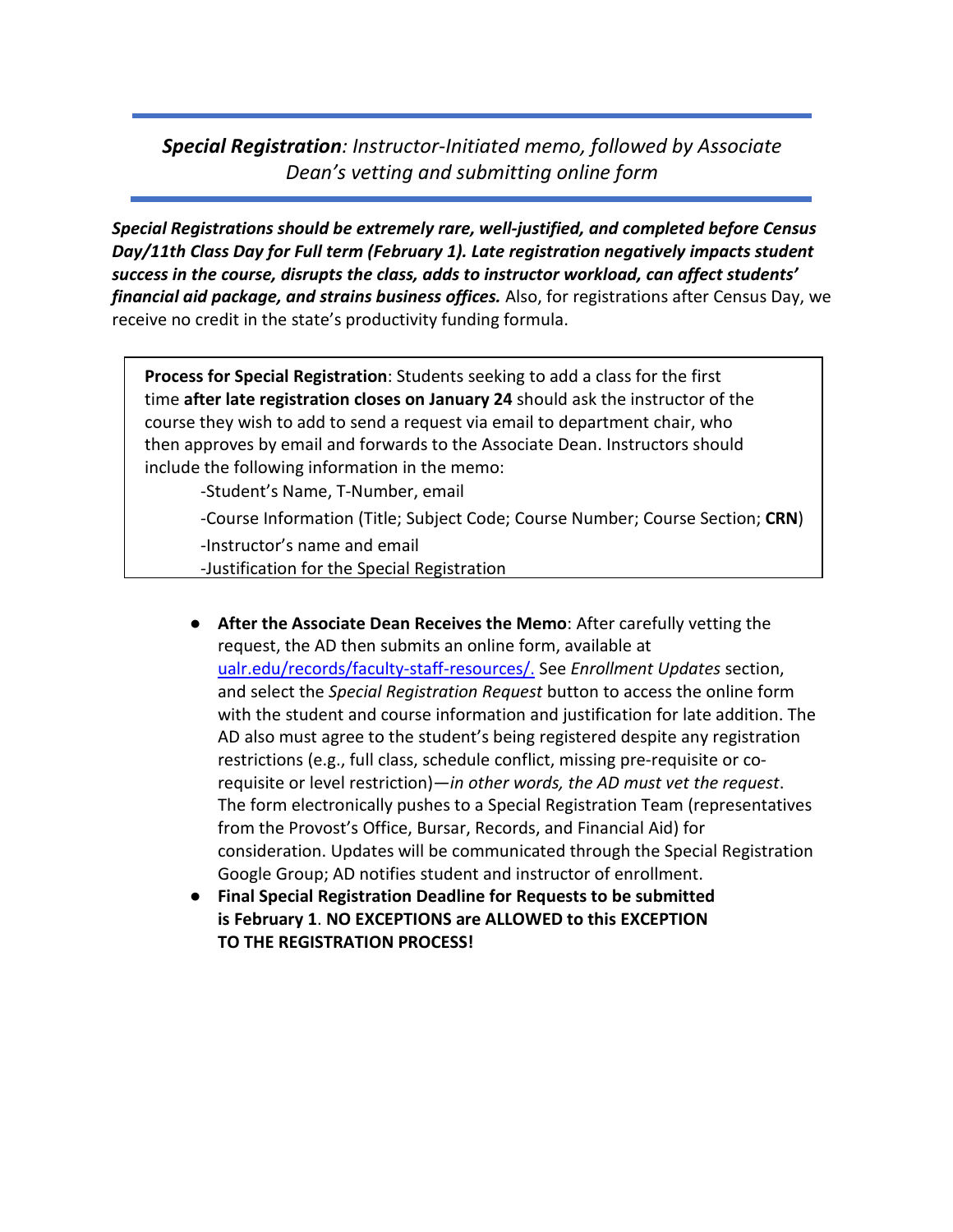## *Definitions*

**Administrative Move:** process for when a student needs to move from one course or section to another. It should not be confused with a Course Withdrawal. The form for Admin Moves is located at ualr.edu/records/faculty-staff-resources/administrative-course-move-request/.

**Census Day**: For Spring full term, the eleventh day of classes (February 1) on which an official snapshot of enrollment is taken for reporting to the Arkansas Department of Higher Ed (for use in the productivity funding formula, determining program viability, etc.) and the federal government.

**Deletion for Non‐Payment***:* standard practice of deleting all non‐payers from course rosters to clean up data integrity for Census Day reporting and to ensure payment. **For Spring 2022, this deletion will occur after close of business on January 26.**

**Reinstatement***:* the process of re‐enrolling students to classes for which they were deleted for non‐ payment. For Spring 2022, all students who have not made financial arrangements for their spring coursework by **close of business on January 26** will be deleted from their class rosters that evening.

**Special Registration**: the *very late* registration of students who were not previously registered in a course prior to the close of Late Registration on January 24. *Special Registrations should be extremely rare, well‐justified, and completed before Census Day (February 1). Late registration negatively impacts student success in the course, disrupts the class, adds to instructor workload, can affect student's financial aid package, and strains business offices.* Also, for late registrations after Census Day, we receive no credit in the state's productivity funding formula.

| <b>Tuesday, January 18</b>              | Spring classes begin (full term, 910, 710, and<br>510)                                                           |
|-----------------------------------------|------------------------------------------------------------------------------------------------------------------|
| <b>Wednesday, January 26</b>            | Deletion of non-paying students starts at close<br>of business                                                   |
| Thursday – Monday, January<br>$27 - 31$ | Reinstatement by gravity form open                                                                               |
| Monday, January 31, by 5 p.m.           | Deadline for reinstated students to make<br>financial arrangements with Financial Aid and<br>the Bursar's office |
| <b>Tuesday, February 1</b>              | Census date snapshot of enrollment reported<br>to ADHE                                                           |

## *Important Dates for Spring 2022 Reinstatement Process*